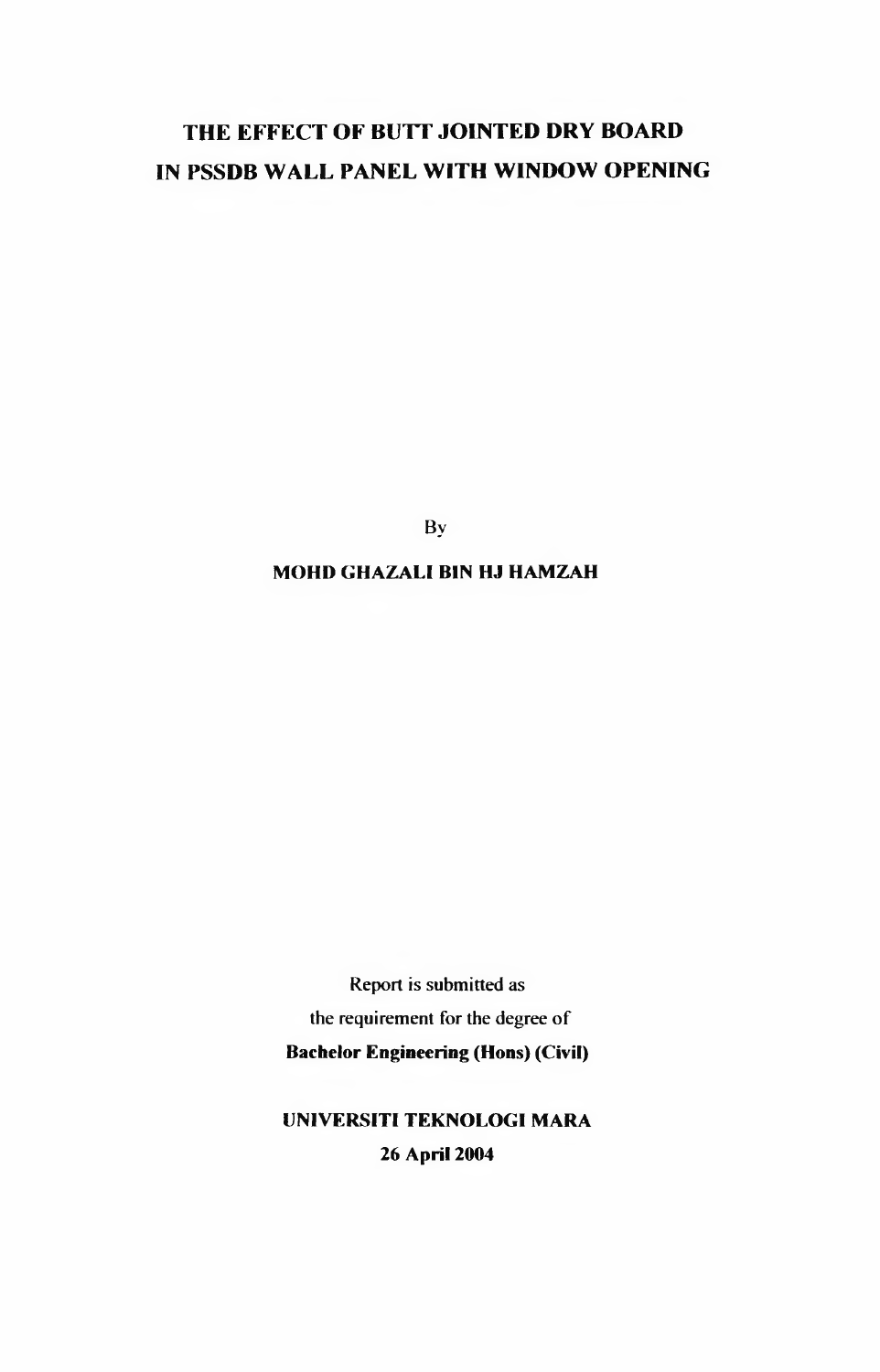#### **DECLARATION OF THE CANDIDATE**

**I Mohd Ghazali Bin Hj. Hamzah, 2001304214 confirm that the work is my own and** that appropriate credit has been given where reference have been made to the work of **others.**

**( 15,h April 2004 )**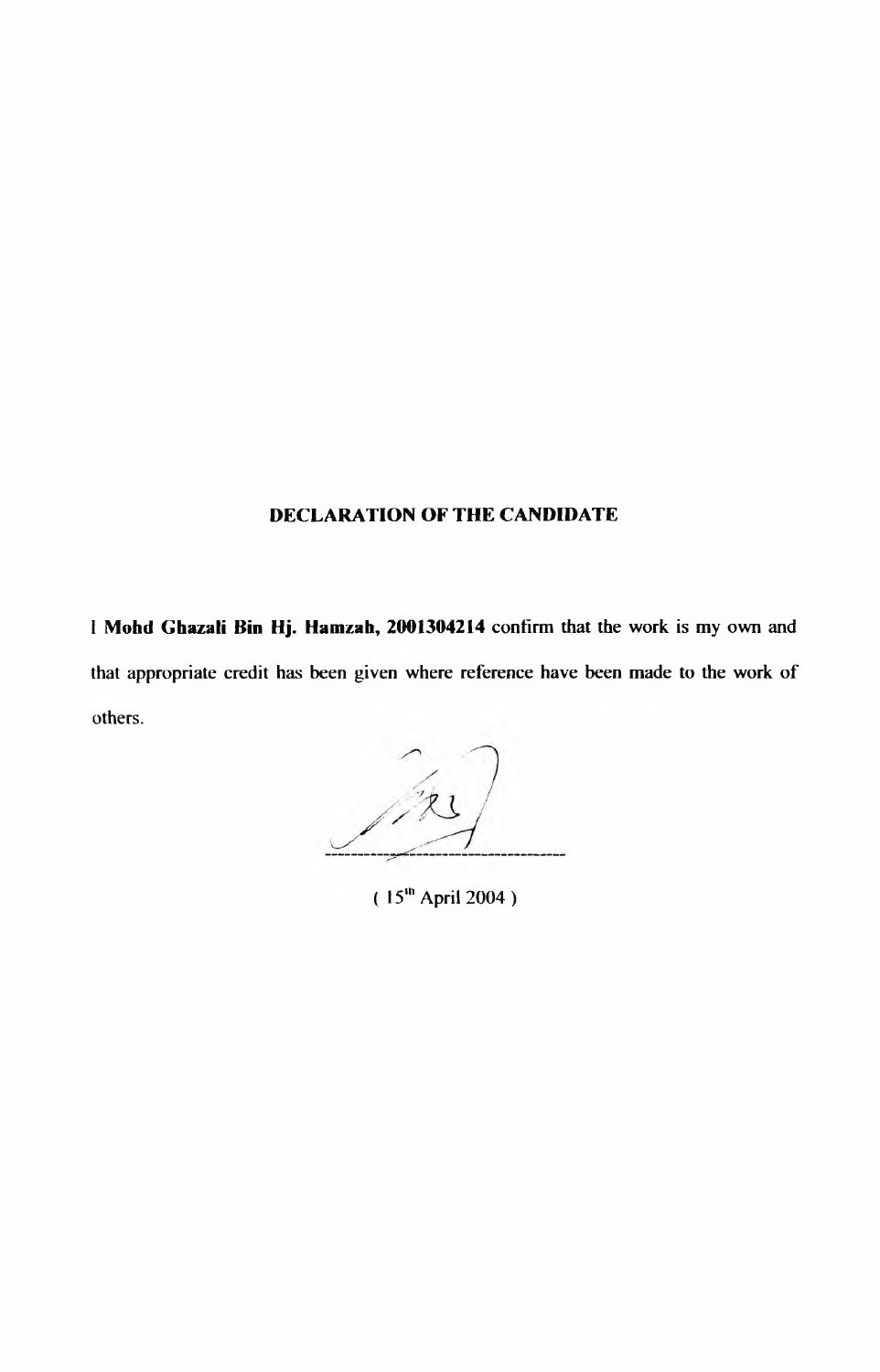#### **ABSTRACT**

The rapid development of science and technology has led to the introduction of using new constriction techniques and materials in construction industry. One of the innovative **composite constructions is profiled steel sheet dry board system.**

This report presents an experimental investigation on the effect of butt joint in Profiled **Steel Sheet Dry Board (PSSDB) system wall panel with window opening. This is a continuation on the studies that have been carried out before using local materials, to get** more information on the behavior of the composite materials used.

Three samples were prepared with butt joint in the vertical direction on samples of **1320mm x 1000mm x 78mm. The entire sample was tested in one way in-plane action supported at top and bottom edges against lateral displacement and subjected to axial** load. Openings in the panels represent typical window openings of sizes 400m x 400mm **x 78mm and positioned in the mid section of the panel. Ultimate loads, cracking patterns** and lateral displacement of the sample were studied. The parameters measured were **ultimate load capacity, displacement and cracking patterns. The ultimate load capacities** of the samples were found to be 281kN, 188kN and 296kN, maximum lateral displacements of sample at the ultimate load were -107.1mm, 39.73mm and -38.52mm.

It was found that PSSDB with vertical butt joint had no crack from upper part of the **sample. It had higher ultimate load capacity compared to that without butt joint.**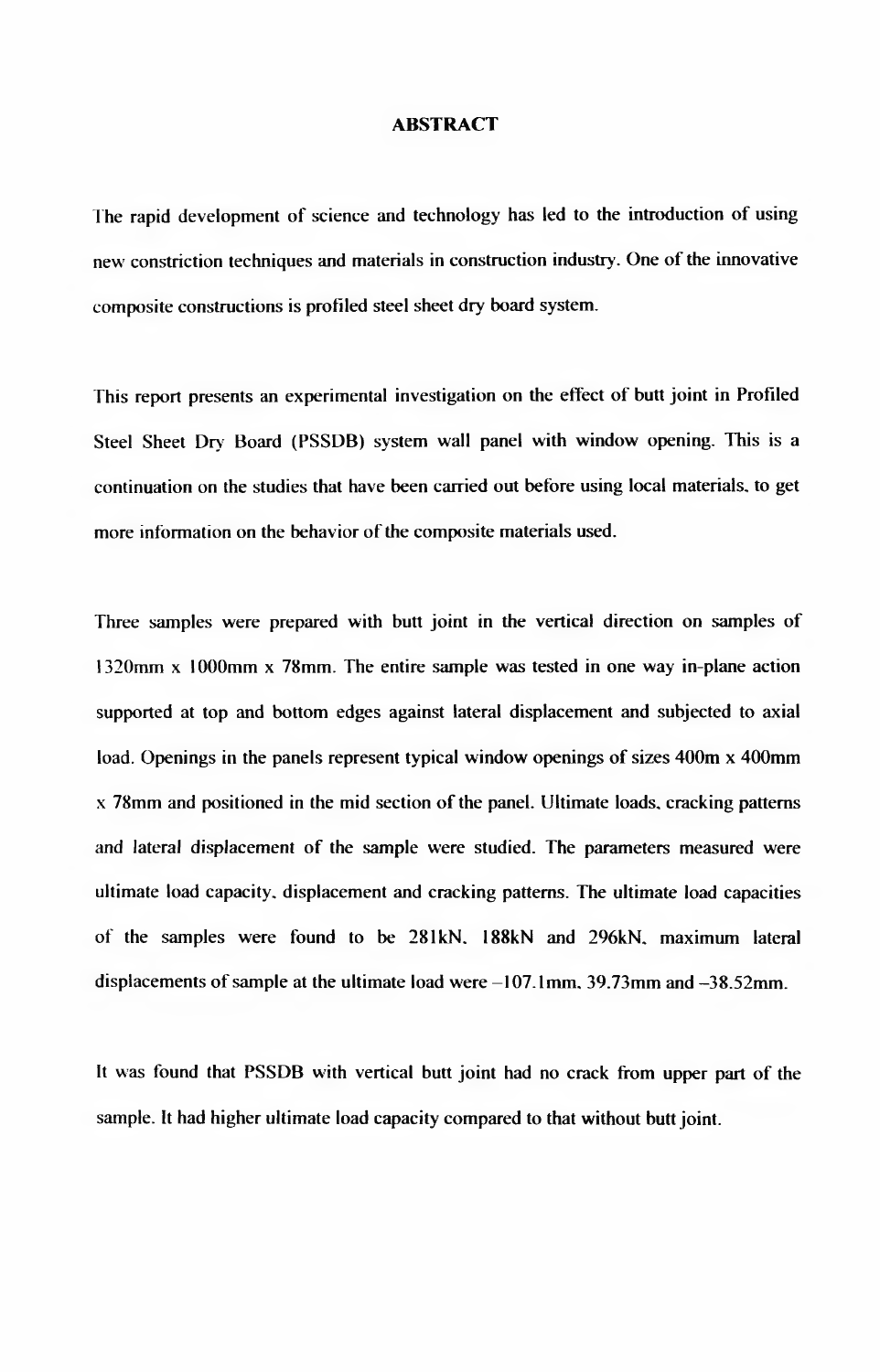#### **TABLE OF CONTENT**

|                        | Page   |
|------------------------|--------|
| <b>DECLARATION</b>     |        |
| <b>ACKNOWLEDGEMENT</b> | ü      |
| <b>ABSTRACT</b>        | iii    |
| <b>LIST OF TABLES</b>  | IV     |
| <b>LIST OF FIGURES</b> | $V-VI$ |

### **CHAPTER 1: INTRODUCTION**

| 1.1 | Introduction             |  |
|-----|--------------------------|--|
| 1.2 | <b>Problem Statement</b> |  |
| 1.3 | <b>Objectives</b>        |  |
| 1.4 | Scope of the Study       |  |

#### **CHAPTER 2: LITERATURE REVIEW**

| 2.1 | Background Profile Steel Sheet Dry Board System                                 | 6             |
|-----|---------------------------------------------------------------------------------|---------------|
| 2.2 | <b>Load Bearing Wall</b>                                                        | 8             |
| 2.3 | <b>PSSDB As Walling Unit</b>                                                    | $\mathbf{10}$ |
| 2.4 | <b>Opening In Thin Wall</b>                                                     | 12            |
| 2.5 | <b>Buckling In Thin Wall</b>                                                    | 14            |
| 2.6 | <b>Component Of PSSDB</b>                                                       | 16            |
|     | <b>Profiled Steel Sheet</b><br>2.6.I                                            | 16            |
|     | 2.6.2<br>Dry Board                                                              | 18            |
|     | 2.6.3<br>Connectors                                                             | 23            |
|     | <b>Spacing Of Connectors</b><br>2.6.4                                           | 27            |
| 2.7 | Advantages Of Profiled Steel Sheet Dry Board System                             | 30            |
| 2.8 | Advantages Using PSSDB System And Its Potential<br>In The Construction Industry | 31            |